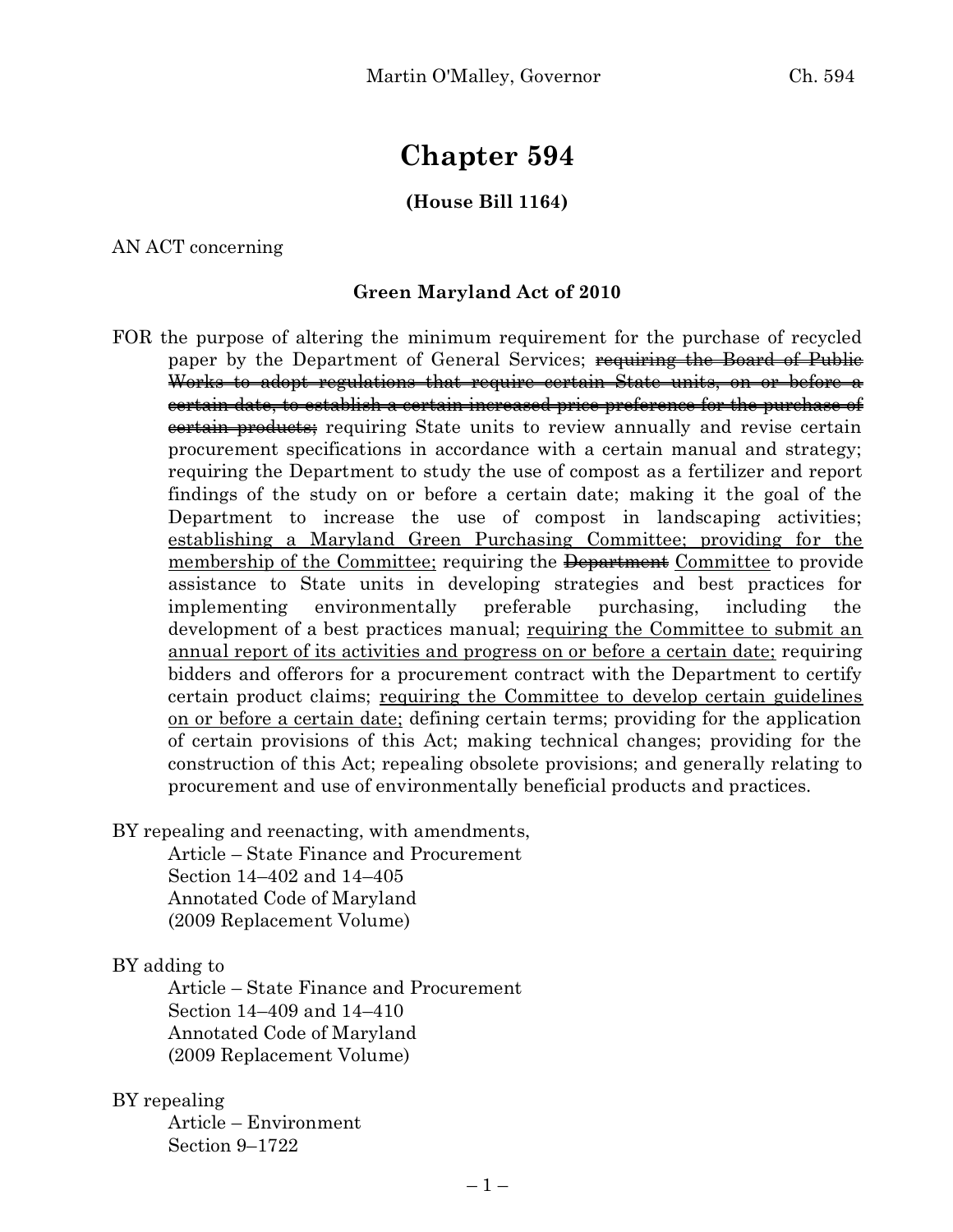Annotated Code of Maryland (2007 Replacement Volume and 2009 Supplement)

SECTION 1. BE IT ENACTED BY THE GENERAL ASSEMBLY OF MARYLAND, That the Laws of Maryland read as follows:

# **Article – State Finance and Procurement**

14–402.

(a) In this section, "recycled paper" means a paper product at least 80% of the total weight of which consists of the product of a manufacturing process that:

(1) has converted a raw material into a valuable commodity; and

80%.

(2) includes a total gross content of post consumer waste of at least

(b) To the extent practicable, in procuring paper or paper products under Title 4, Subtitle 3, Part II of this article, the Secretary of General Services shall buy or approve for purchase only supplies that are produced from recycled paper.

(c) Of the total volume of paper that the Secretary of General Services buys, at least **[**40%**] 90%** shall be recycled paper.

(d) If recycled paper that meets the definition set forth in subsection (a) of this section is unavailable, then for purposes of complying with the requirements of this section, the Department of General Services may purchase recycled paper products that at a minimum conform to the definitions set forth in the Environmental Protection Agency guideline for federal procurement of paper and paper products containing recovered materials (40 C.F.R., Part **[**250**] 247**).

**[**(e) To encourage the maximum purchase of materials utilizing recycled materials, the Department of General Services, in consultation with the University of Maryland, the Maryland Environmental Service, the Department of Transportation, and the Department of the Environment, shall develop a plan by July 1, 1990 to increase the State purchase of materials made from recycled solid waste. The Department of General Services shall submit a report for the implementation of the plan to the Governor and General Assembly no later than July 1, 1991.

(f) Each State unit shall review the procurement specifications currently used by the unit by January 1, 1990, and, to the extent practicable, require the use of supplies and materials containing recycled materials.

(g) No later than September 1 of each year, each State unit shall report to the Department of the Environment on the unit's procurement of recycled materials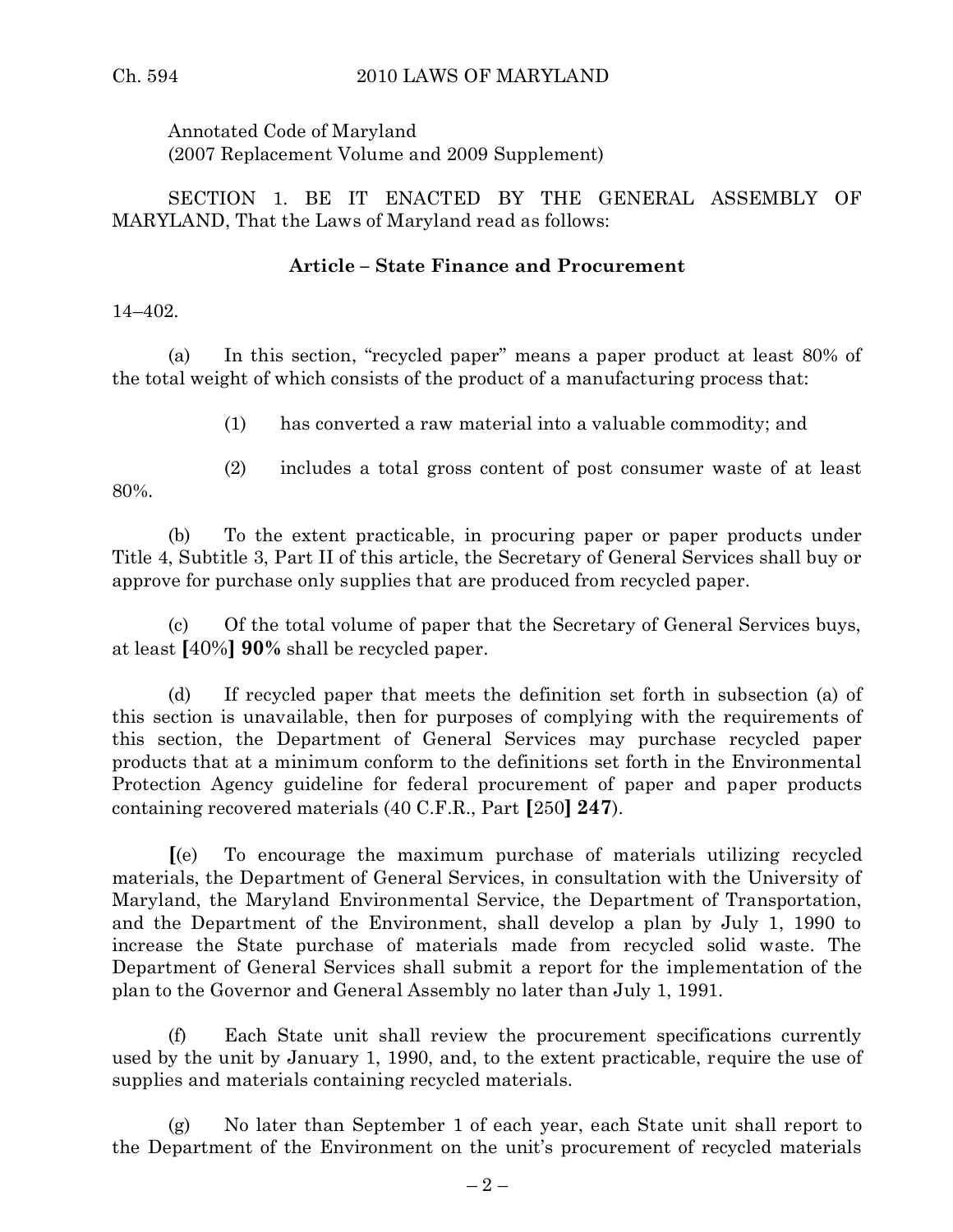and on the unit's use of the percentage price preference under  $\S 14-405$  of this subtitle during the preceding fiscal year, including the types and quantities of materials procured and the percentage of recycled materials in the unit's gross purchases.**]**

14–405.

(a) (1) In this section the following words have the meanings indicated.

(2) "Percentage price preference" means the percent by which a responsive bid from a responsible bidder whose product contains recycled materials may exceed the lowest responsive bid submitted by a responsible bidder whose products do not contain recycled materials.

(3) (i) "Recycled materials" means material recovered from or otherwise destined for the waste stream.

(ii) "Recycled materials" includes post–consumer material, industrial scrap material, compost, processed and pasteurized chicken litter, and obsolete inventories.

(b) No later than January 1, **[**1994**] 2011**, the Board shall adopt regulations that require the Secretary of General Services, the Secretary of Transportation, and the Chancellor of the University System of Maryland to establish a percentage price preference, not to exceed **[**5%**] 8%**, for the purchase of products made from recycled materials.

(c) A percentage price preference under this section may not be used in conjunction with any other percentage price preference established under this title.

(d) (1) To encourage the maximum purchase of commodities utilizing recycled materials, the Department of General Services, in consultation with the Department of the Environment, the University of Maryland, the Maryland Environmental Service, the Department of Transportation, the Department of Natural Resources, the Department of Health and Mental Hygiene, and as necessary with representatives of the recycling industry and environmental organizations, shall establish a list of acceptable products which contain recycled materials.

(2) The list shall be published for use by State agencies at least twice each year.

(e) **[**By January 1, 1991, each**] EACH** State unit shall review **ANNUALLY** the procurement specifications currently used by the unit and, to the extent practicable**[**,**]:**

**(1)** require the use of a percentage price preference in their purchase of supplies and commodities containing recycled materials**; AND**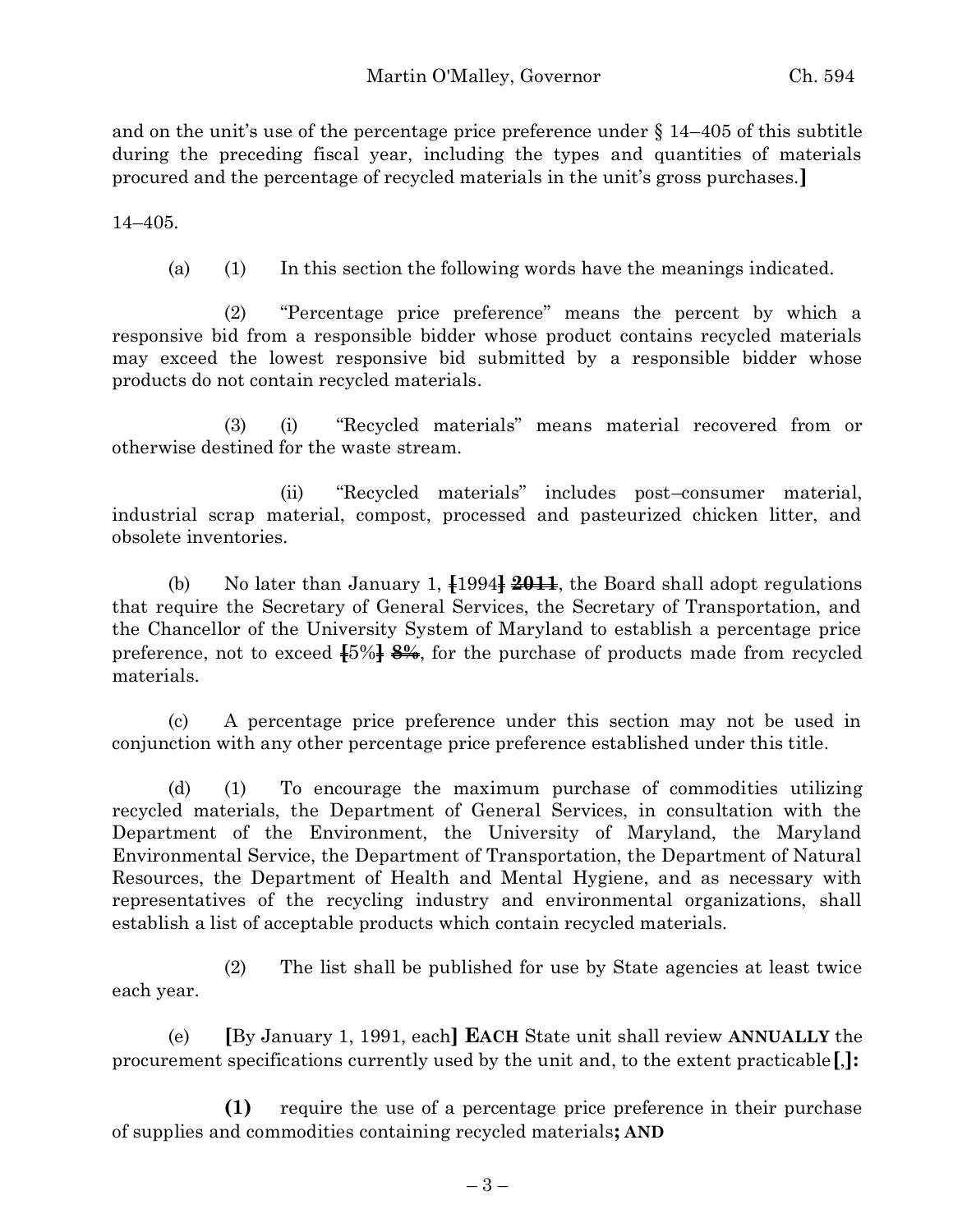**(2) REVISE THE UNIT'S PROCUREMENT SPECIFICATIONS IN ACCORDANCE WITH THE BEST PRACTICES MANUAL AND STRATEGY TO INCREASE ENVIRONMENTALLY PREFERABLE PURCHASING UNDER § 14–410 OF THIS SUBTITLE**.

**(F) ON OR BEFORE SEPTEMBER 1 OF EACH YEAR, EACH STATE UNIT SHALL REPORT TO THE DEPARTMENT OF THE ENVIRONMENT ON THE UNIT'S PROCUREMENT OF RECYCLED MATERIALS AND THE UNIT'S USE OF THE PERCENTAGE PRICE PREFERENCE UNDER SUBSECTION (B) OF THIS SECTION DURING THE PRECEDING FISCAL YEAR, INCLUDING THE TYPES AND QUANTITIES OF MATERIALS PROCURED AND THE PERCENTAGE OF RECYCLED MATERIALS IN THE UNIT'S GROSS PURCHASES.**

 $[(f)](G)$  (1) Except as provided in paragraph (2) of this subsection, this section is broadly applicable to all procurements by the State if the quality of the product is consistent with the requirements of the bid specifications.

(2) Only to the extent necessary to prevent the denial of federal moneys or eliminate the inconsistency with federal law, this section does not apply to a procurement by the State if the procurement officer determines that compliance with this section would:

- (i) cause denial of federal moneys; or
- (ii) be inconsistent with the requirements of federal law.

# **14–409.**

# **(A) A STATE OR LOCAL UNIT RESPONSIBLE FOR THE MAINTENANCE OF PUBLIC LANDS IN THE STATE, TO THE MAXIMUM EXTENT PRACTICABLE, SHALL GIVE CONSIDERATION AND PREFERENCE TO THE USE OF COMPOST IN ANY LAND MAINTENANCE ACTIVITY THAT IS TO BE PAID FOR WITH PUBLIC FUNDS.**

**(B) (1) THE DEPARTMENT OF GENERAL SERVICES SHALL STUDY THE USE OF COMPOST AS A FERTILIZER ON STATE PROPERTY THAT IS UNDER THE OPERATION OF THE DEPARTMENT OF GENERAL SERVICES TO DEVELOP A BASELINE ESTIMATE OF THE SHARE OF LANDSCAPED AREA FERTILIZED BY COMPOST.**

**(2) THE DEPARTMENT OF GENERAL SERVICES SHALL REPORT THE FINDINGS OF THE STUDY REQUIRED UNDER PARAGRAPH (1) OF THIS SUBSECTION TO THE GENERAL ASSEMBLY, IN ACCORDANCE WITH § 2–1246 OF THE STATE GOVERNMENT ARTICLE, ON OR BEFORE DECEMBER 1, 2010, AND SHALL MAKE THE REPORT AVAILABLE TO THE PUBLIC.**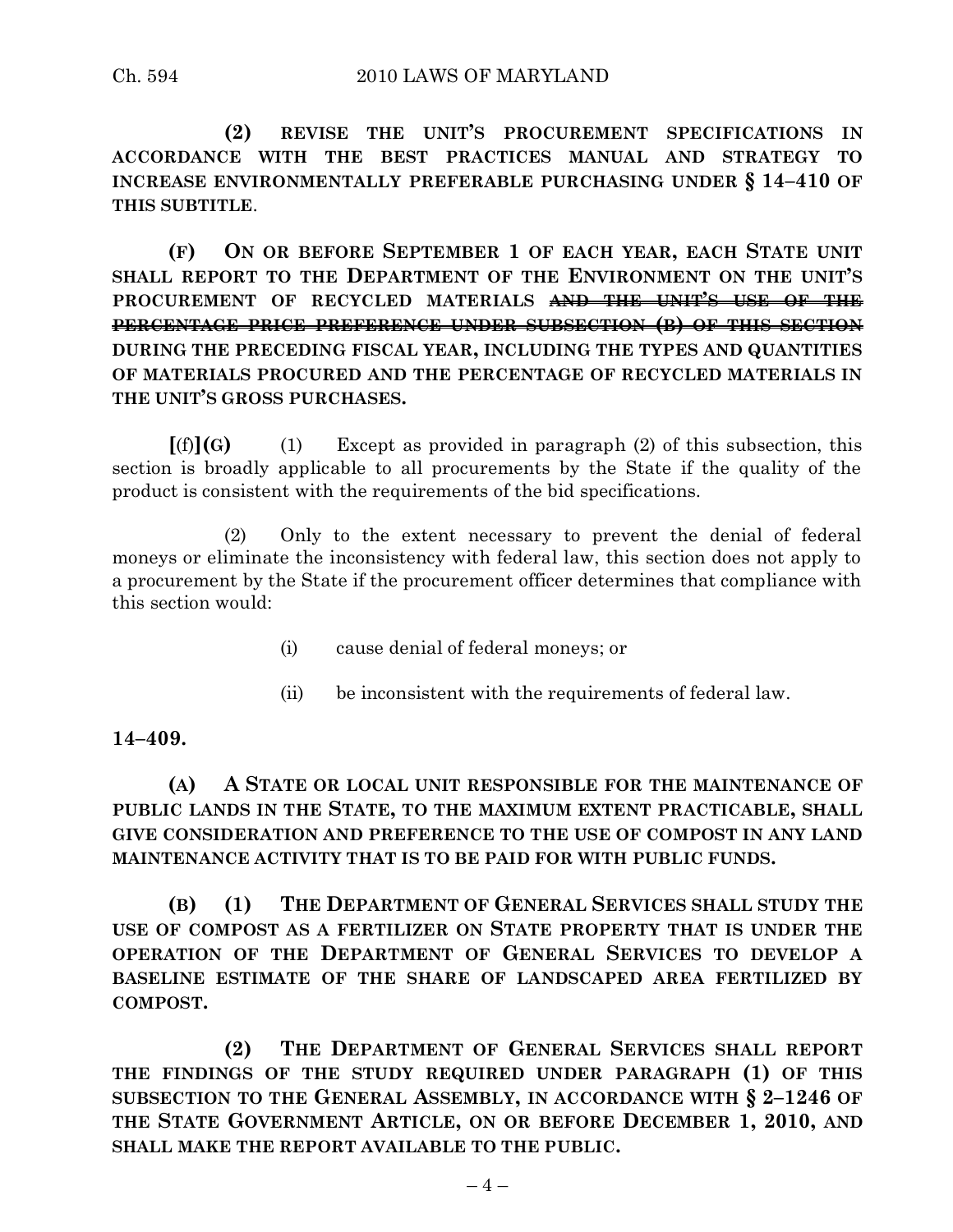**(C) IT IS THE GOAL OF THE DEPARTMENT TO:**

**(1) COMPOST, TO THE EXTENT PRACTICABLE, ALL LANDSCAPE WASTE ON STATE PROPERTY THAT IS UNDER ITS OPERATION FOR USE AS FERTILIZER IN LANDSCAPING ACTIVITIES; AND** 

**(2) INCREASE THE PERCENTAGE OF LANDSCAPED AREA FERTILIZED BY COMPOST EACH YEAR.**

**14–410.**

**(A) (1) IN THIS SECTION THE FOLLOWING WORDS HAVE THE MEANINGS INDICATED.**

**(2) "COMMITTEE" MEANS THE MARYLAND GREEN PURCHASING COMMITTEE.**

**(3) IN THIS SECTION, "ENVIRONMENTALLY ENVIRONMENTALLY PREFERABLE PURCHASING" MEANS THE PROCUREMENT OR ACQUISITION OF GOODS AND SERVICES THAT HAVE A LESSER OR REDUCED EFFECT ON HUMAN HEALTH AND THE ENVIRONMENT WHEN COMPARED WITH COMPETING GOODS OR SERVICES THAT SERVE THE SAME PURPOSE, BASED ON THE RAW MATERIALS, MANUFACTURING, PACKAGING, DISTRIBUTION, USE, REUSE, OPERATION, MAINTENANCE, AND DISPOSAL OF THE GOODS OR SERVICES.**

**(B) (1) THERE IS A MARYLAND GREEN PURCHASING COMMITTEE.**

**(2) THE COMMITTEE CONSISTS OF THE FOLLOWING MEMBERS:**

**(I) THE SECRETARY OF GENERAL SERVICES, OR THE SECRETARY'S DESIGNEE;**

**(II) THE SECRETARY OF BUDGET AND MANAGEMENT, OR THE SECRETARY'S DESIGNEE;**

**(III) THE SECRETARY OF NATURAL RESOURCES, OR THE SECRETARY'S DESIGNEE;**

**(IV) THE SECRETARY OF THE ENVIRONMENT, OR THE SECRETARY'S DESIGNEE;**

**(V) THE SECRETARY OF HEALTH AND MENTAL HYGIENE, OR THE SECRETARY'S DESIGNEE;**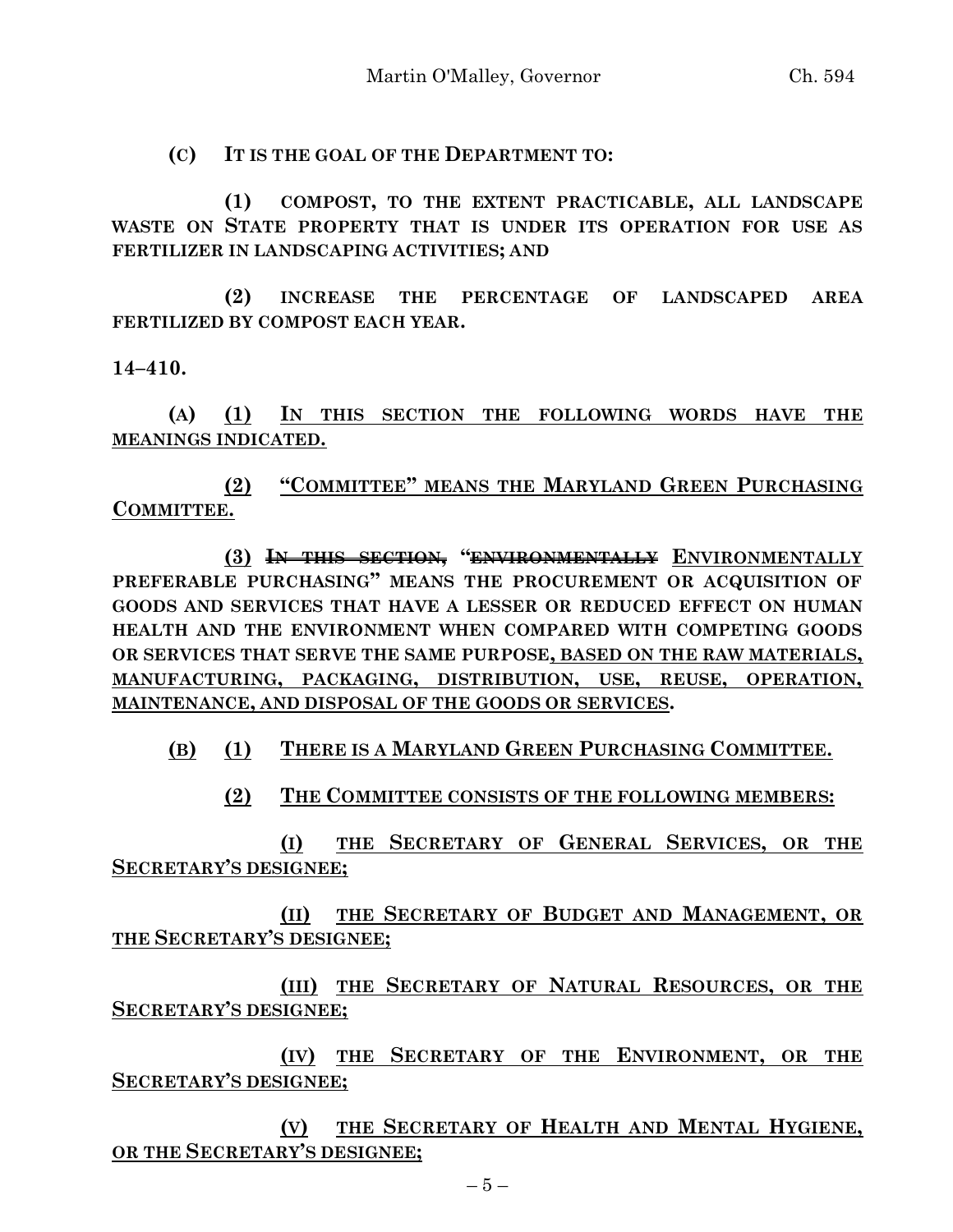**(VI) THE SECRETARY OF BUSINESS AND ECONOMIC DEVELOPMENT, OR THE SECRETARY'S DESIGNEE;**

**(VII) THE SECRETARY OF TRANSPORTATION, OR THE SECRETARY'S DESIGNEE;**

**(VIII) THE SECRETARY OF PUBLIC SAFETY AND CORRECTIONAL SERVICES, OR THE SECRETARY'S DESIGNEE; AND**

**(IX) THE CHANCELLOR OF THE UNIVERSITY SYSTEM OF MARYLAND, OR THE CHANCELLOR'S DESIGNEE.**

**(3) THE SECRETARY OF GENERAL SERVICES, OR THE SECRETARY'S DESIGNEE, SHALL SERVE AS THE CHAIR OF THE COMMITTEE.**

**(B) (C) THE DEPARTMENT OF GENERAL SERVICES, IN CONSULTATION WITH THE DEPARTMENT OF THE ENVIRONMENT, THE COMMITTEE SHALL PROVIDE THE STATE WITH INFORMATION AND ASSISTANCE REGARDING ENVIRONMENTALLY PREFERABLE PURCHASING, INCLUDING:**

**(1) THE PROMOTION OF ENVIRONMENTALLY PREFERABLE PURCHASING;**

**(2) THE DEVELOPMENT AND IMPLEMENTATION OF A STRATEGY TO INCREASE ENVIRONMENTALLY PREFERABLE PURCHASING THAT MAY INCLUDE THE DEVELOPMENT OF STATEWIDE POLICIES, GUIDELINES, PROGRAMS, AND REGULATIONS;**

**(3) COORDINATION WITH OTHER STATE OR FEDERAL AGENCIES, TASK FORCES, WORKGROUPS, REGULATORY EFFORTS, RESEARCH AND DATA COLLECTION EFFORTS, OR OTHER PROGRAMS AND SERVICES RELATING TO ENVIRONMENTALLY PREFERABLE PURCHASING; AND** 

**(4) THE DEVELOPMENT OF AN ENVIRONMENTALLY PREFERABLE PURCHASING BEST PRACTICES MANUAL THAT MAY BE ADOPTED FROM OTHER GOVERNMENTAL OR NONGOVERNMENTAL INSTITUTIONS.**

**(C) (D) IN DEVELOPING THE BEST PRACTICES MANUAL AND STRATEGY TO INCREASE ENVIRONMENTALLY PREFERABLE PURCHASING UNDER SUBSECTION (B) (C) OF THIS SECTION, THE DEPARTMENT OF GENERAL SERVICES COMMITTEE SHALL CONSIDER:**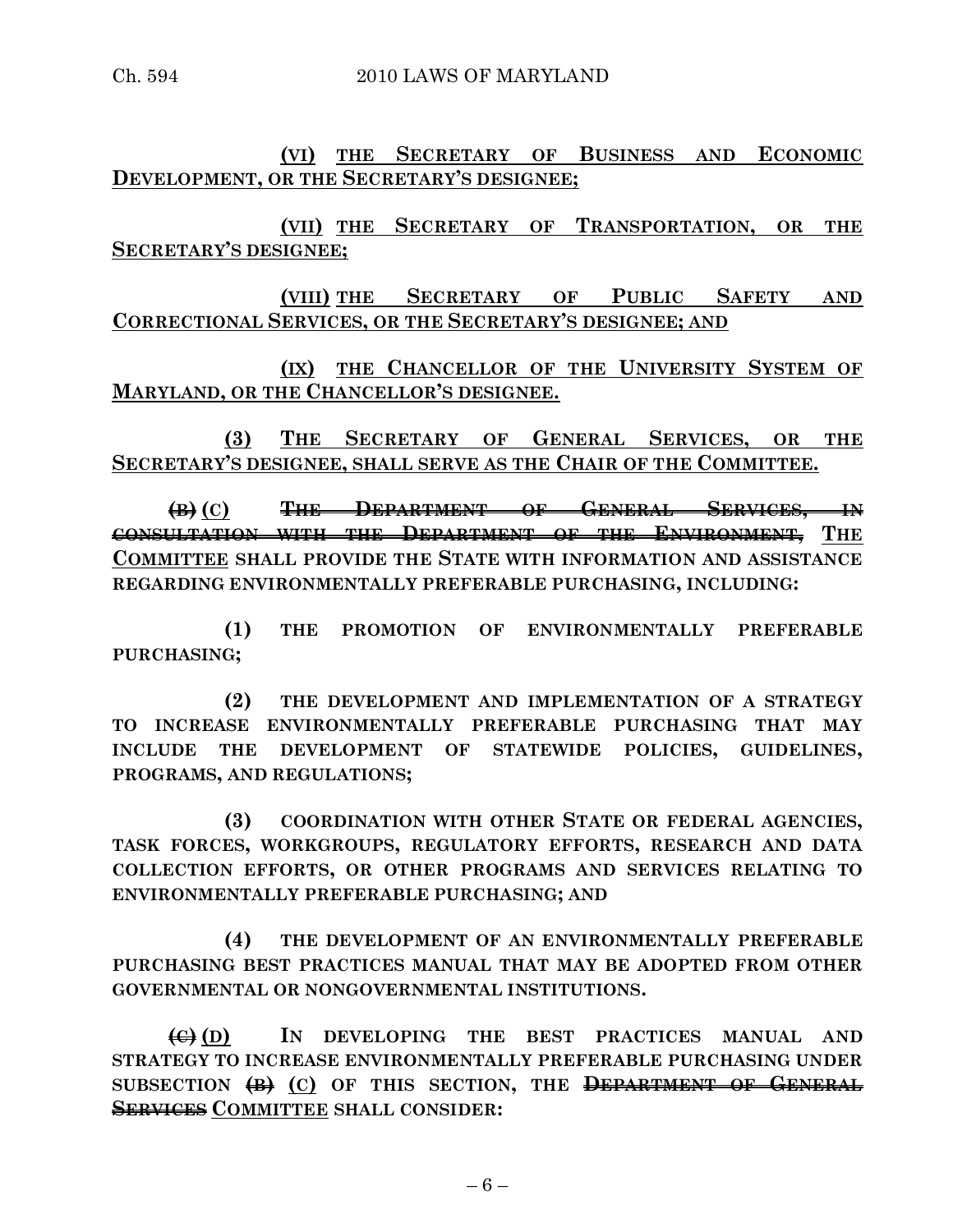**(1) GREATER USE AND PROCUREMENT OF METERS USED TO MEASURE ELECTRICITY CONSUMPTION THAT ARE:**

**(I) CAPABLE OF MEASURING THE FLOW OF ELECTRICITY IN TWO DIRECTIONS; AND**

**(II) COMPATIBLE WITH ADVANCED METERING INFRASTRUCTURE;**

**(2) ACHIEVEMENT OF GREATER ENERGY EFFICIENCY THROUGH IMPLEMENTATION OF POLICIES THAT REDUCE OPERATING TIMES FOR HEATING, VENTILATION, AND AIR–CONDITIONING SYSTEMS IN STATE–OWNED OR STATE–OPERATED BUILDINGS;**

**(3) INCREASING THE ENERGY EFFICIENCY OF NEW AND EXISTING COMPUTER SERVERS AND DATA STORAGE CENTER OPERATIONS; AND**

**(4) PROCUREMENT OF FOOD AND BEVERAGE CONTAINERS AND UTENSILS THAT ARE MADE OF BIODEGRADABLE MATERIALS OR PLANT–BASED PLASTICS OR RECYCLABLE PRODUCTS THAT MAY CONTAIN POST CONSUMER RECYCLED CONTENTS; AND**

**(5) THE MOST COST–EFFECTIVE MEANS TO ELIMINATE THE PROCUREMENT OF POLYSTYRENE FOOD AND BEVERAGE CONTAINERS BY ALL UNITS OF STATE GOVERNMENT ON OR BEFORE JULY 1, 2012.**

**(D) (E) THE DEPARTMENT OF GENERAL SERVICES COMMITTEE SHALL DESIGNATE A SINGLE POINT OF CONTACT FOR STATE AGENCIES, SUPPLIERS, AND OTHER INTERESTED PARTIES TO CONTACT REGARDING ENVIRONMENTALLY PREFERABLE PURCHASING ISSUES.**

**(F) ON OR BEFORE OCTOBER 1 OF EACH YEAR, THE COMMITTEE SHALL REPORT TO THE GENERAL ASSEMBLY, IN ACCORDANCE WITH § 2–1246 OF THE STATE GOVERNMENT ARTICLE, ON THE COMMITTEE'S ACTIVITIES AND THE PROGRESS MADE AS A RESULT OF THE IMPLEMENTATION OF THIS SECTION.**

**(E) (G) THIS SECTION MAY NOT BE CONSTRUED TO:**

**(1) LIMIT OR SUPERSEDE RECYCLED CONTENT REQUIREMENTS UNDER ANY OTHER PROVISION OF LAW; OR**

**(2) REQUIRE THE ACQUISITION OF GOODS OR SERVICES THAT:**